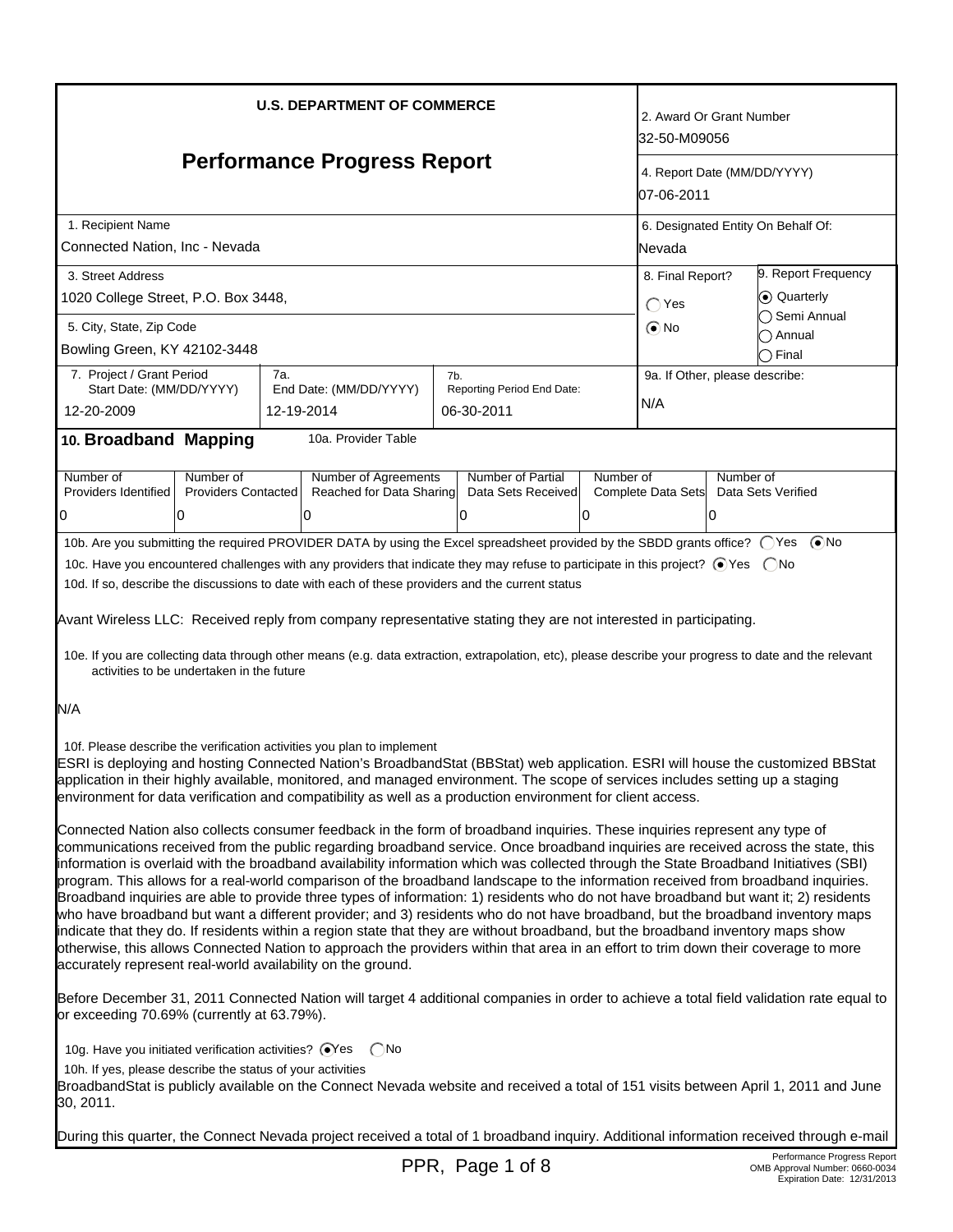from consumers that can also be used for verification purposes totaled 1 for this quarter.

For this reporting period, 66 field verification tests were conducted. Connected Nation's staff conducted multiple tests on the following providers: A&J Hardy Enterprises d.b.a. Comnet Computer Services and Peak Internet Services, Arizona Nevada Tower Corporation, AT&T, Baja Broadband LLC, Beehive Telephone Company Inc., CalNeva Broadband LLC, CC Communications, CenturyLink, Charter Communications, Citizens Telecommunications Company of Nevada d.b.a. Frontier Communications of Nevada, Clearwire Corporation, Cox Communications, ETAN Industries d.b.a. Clark Cablevision and CMA Cablevision, Great Basin Internet Services, High Desert Internet Services, High Speed Networks – Mound House LLC, Highlands Wireless Inc., Hot Spot Broadband Inc., KeyOn Wireless, Las Vegas Net, Leap Wireless d.b.a. Cricket License Company LLC, Lincoln County Telephone, Moapa Valley Telephone Company, Mt. Wheeler Power, Nextweb d.b.a. Covad, Oasis Online Inc., Oregon-Idaho Utilities d.b.a. Humboldt Telephone Company, Performance Computing Internet, Reliance Connects d.b.a. Rio Virgin Telephone & Cablevision, Satview Broadband Ltd., Schatnet Internet LLC, Sprint Nextel, United Cable Management, Vegas Wi-Fi Communications LLC, Verizon Wireless, Wells Rural Electric Telephone, and Yonder Media.

To date, Connected Nation has completed field validation testing against 37 companies (out of a universe of 58 viable providers) totaling 63.79% within the state.

10i. If verification activities have not been initiated please provide a projected time line for beginning and completing such activities

N/A

# **Staffing**

10j. How many jobs have been created or retained as a result of this project? 6.70

Connected Nation has numerous staff working on the Connect Nevada project, some at only a small percentage of their time. This approach is beneficial to the project in various ways: some staff provide necessary project support, many staff work together utilizing a team approach, and others are subject matter experts in their respective areas. By leveraging the expertise of the subject matter experts the project benefits from their knowledge and skills without the necessity of supporting a more expensive full-time resource.

10k. Is the project currently fully staffed?  $\bigcap$  Yes  $\bigcirc$ No

10l. If no, please explain how any lack of staffing may impact the project's time line and when the project will be fully staffed The positions not currently staffed are related to Connect Nevada's new local/regional technology planning teams project that is only just beginning and as such have no impact on the project's timeline. The positions are expected to be filled during Q3 of 2011.

10m. When fully staffed, how many full-time equivalent (FTE) jobs do you expect to create or retain as a result of this project?

9.70

10n. Staffing Table

| Job Title                          | FTE % | Date of Hire |
|------------------------------------|-------|--------------|
| l Associate Counsel                | 3     | 09/14/2009   |
| <b>Business Programmer Analyst</b> | 2     | 04/02/2007   |
| CAI Coordinator                    | 25    | 09/16/2009   |
| <b>CAI Coordinator</b>             | 4     | 12/13/2004   |
| CAI Data Analyst                   | 10    | 03/24/2009   |
| CAI Data Manager                   | 2     | 08/09/2010   |
| <b>ETS Analyst</b>                 | 60    | 02/08/2010   |
| <b>ETS Analyst</b>                 | 12    | 07/13/2009   |
| <b>ETS Analyst</b>                 | 11    | 08/24/2009   |
| <b>ETS Analyst</b>                 | 9     | 02/18/2010   |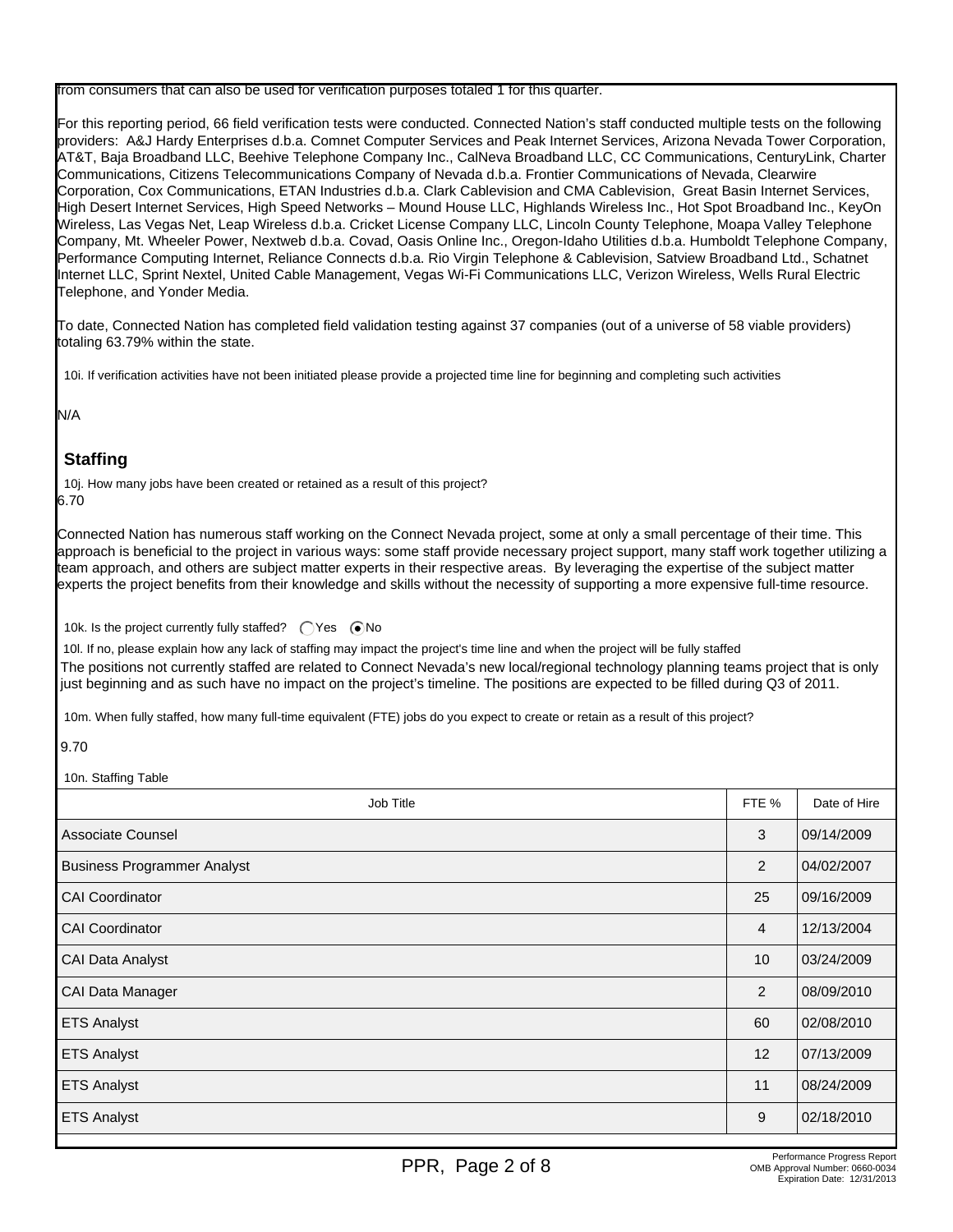| <b>ETS Analyst</b>                                                                                                                                               | $\overline{2}$ | 11/01/2007                  |  |  |  |
|------------------------------------------------------------------------------------------------------------------------------------------------------------------|----------------|-----------------------------|--|--|--|
| <b>ETS Manager</b>                                                                                                                                               | 5              | 07/01/2007                  |  |  |  |
| ETS Sr. Analyst                                                                                                                                                  | 1              | 02/18/2010                  |  |  |  |
| <b>General Counsel</b>                                                                                                                                           | $\overline{2}$ | 01/01/2007                  |  |  |  |
| <b>GIS Analyst</b>                                                                                                                                               | 72             | 04/01/2010                  |  |  |  |
| <b>GIS Services Manager</b>                                                                                                                                      | 3              | 05/15/2007                  |  |  |  |
| Outreach & Awareness Manager                                                                                                                                     | 6              | 03/24/2009                  |  |  |  |
| Outreach & Awareness Specialist                                                                                                                                  | 8              | 01/04/2010                  |  |  |  |
| Outreach & Awareness Specialist                                                                                                                                  | $\overline{7}$ | 10/01/2007                  |  |  |  |
| Outreach & Awareness Specialist                                                                                                                                  | 6              | 02/02/2009                  |  |  |  |
| Outreach & Awareness Specialist                                                                                                                                  | 6              | 01/04/2010                  |  |  |  |
| Outreach & Awareness Specialist                                                                                                                                  | 3              | 01/03/2010                  |  |  |  |
| Program Coordinator                                                                                                                                              | 54             | 05/16/2011                  |  |  |  |
| Project Coordinator                                                                                                                                              | 2              | 04/01/2005                  |  |  |  |
| Project Management Director                                                                                                                                      | 4              | 12/20/2004                  |  |  |  |
| Project Manager                                                                                                                                                  | 66             | 08/20/2007                  |  |  |  |
| Project Manager                                                                                                                                                  | 14             | 09/01/2006                  |  |  |  |
| Project Manager                                                                                                                                                  | $\overline{7}$ | 01/14/2008                  |  |  |  |
| Project Manager                                                                                                                                                  | 3              | 12/16/2009                  |  |  |  |
| Project Manager                                                                                                                                                  | 1              | 03/16/2010                  |  |  |  |
| Project Manager                                                                                                                                                  | $\mathbf{1}$   | 01/14/2008                  |  |  |  |
| <b>Provider Relations Manager</b>                                                                                                                                | 6              | 02/17/2005                  |  |  |  |
| Research & GIS Analyst                                                                                                                                           | 5              | 05/14/2007                  |  |  |  |
| Research Analyst                                                                                                                                                 | 96             | 02/16/2010                  |  |  |  |
| Research Analyst                                                                                                                                                 | 96             | 02/16/2010                  |  |  |  |
| Research Analyst                                                                                                                                                 | 29             | 02/16/2010                  |  |  |  |
| Research Analyst                                                                                                                                                 | 4              | 02/01/2010                  |  |  |  |
| Research Analyst                                                                                                                                                 | $\overline{2}$ | 06/01/2009                  |  |  |  |
| Research Manager                                                                                                                                                 | 4              | 05/14/2007                  |  |  |  |
| <b>State Services Manager</b>                                                                                                                                    | 17             | 07/01/2007                  |  |  |  |
| <b>Add Row</b><br><b>Remove Row</b><br><b>Sub Contracts</b><br>10o. Subcontracts Table                                                                           |                |                             |  |  |  |
| Contract<br>RFP Issued<br>Executed<br>Name of Subcontractor<br>Purpose of Subcontract<br><b>Start Date</b><br>End Date<br><b>Federal Funds</b><br>(Y/N)<br>(Y/N) |                | In-Kind Funds               |  |  |  |
|                                                                                                                                                                  |                | Performance Progress Report |  |  |  |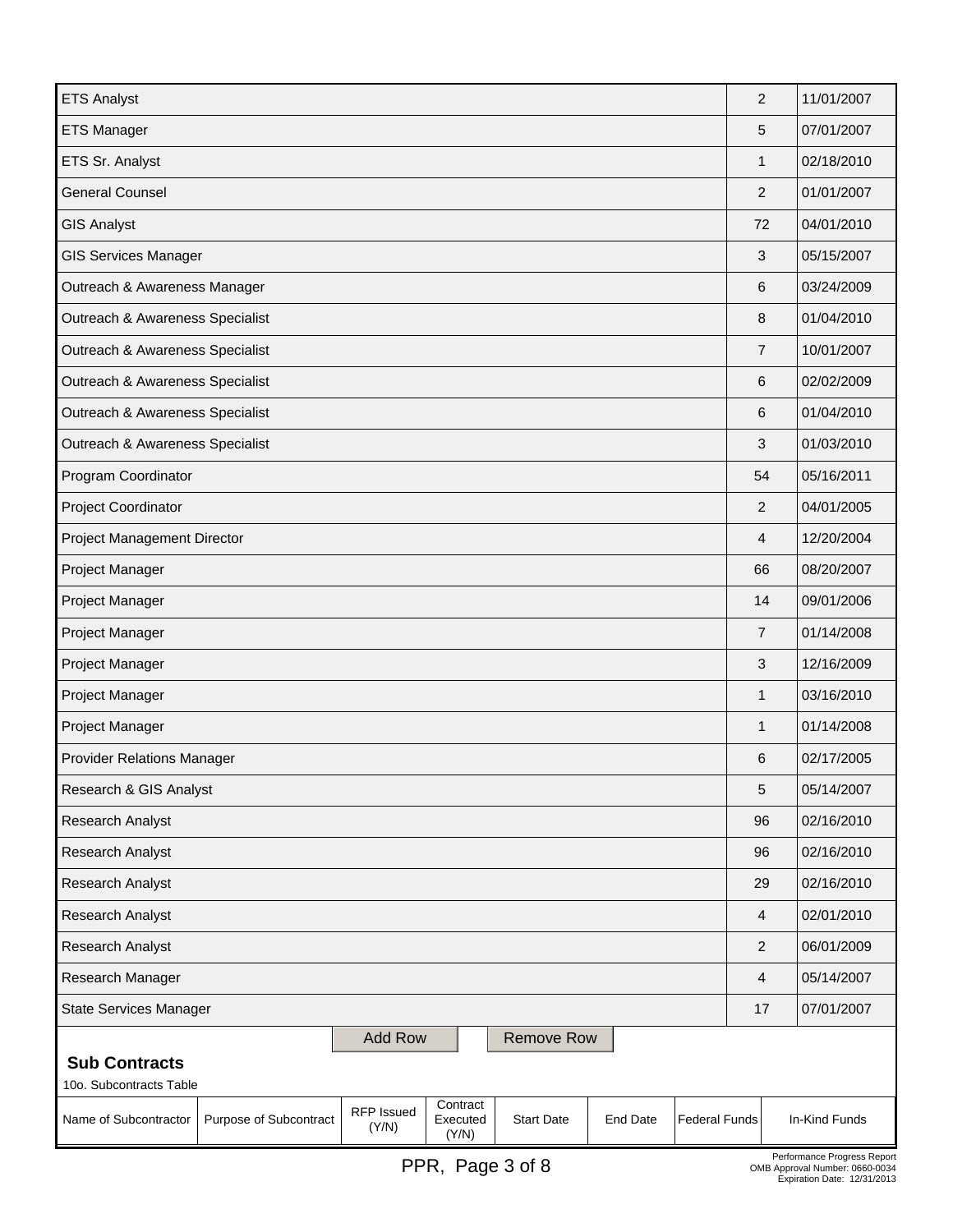| <b>Thoroughbred Research</b><br>Group                                                                                                      | Research Surveys                                                               | Y                   | Y | 02/09/2010             |           | 02/08/2012                          | 176,850                           |                   | $\mathbf 0$                    |  |
|--------------------------------------------------------------------------------------------------------------------------------------------|--------------------------------------------------------------------------------|---------------------|---|------------------------|-----------|-------------------------------------|-----------------------------------|-------------------|--------------------------------|--|
| <b>Contract Labor</b>                                                                                                                      | <b>Contract Labor</b>                                                          | N                   | Υ | 12/20/2009             |           | 12/19/2014                          | 477,079                           |                   | 75,649                         |  |
|                                                                                                                                            |                                                                                |                     |   |                        |           | <b>Add Row</b>                      |                                   | <b>Remove Row</b> |                                |  |
| <b>Funding</b>                                                                                                                             |                                                                                |                     |   |                        |           |                                     |                                   |                   |                                |  |
| 10p. How much Federal funding has been expended as of the end of the last quarter?<br>\$1,038,740<br>10q. How much Remains?<br>\$2,954,701 |                                                                                |                     |   |                        |           |                                     |                                   |                   |                                |  |
|                                                                                                                                            | 10r. How much matching funds have been expended as of the end of last quarter? |                     |   |                        | \$263,586 |                                     | 10s. How much Remains?            |                   | \$804,387                      |  |
| 10t. Budget Worksheet                                                                                                                      |                                                                                |                     |   |                        |           |                                     |                                   |                   |                                |  |
| Mapping Budget Element                                                                                                                     | Federal<br><b>Funds</b><br>Granted                                             | Proposed<br>In-Kind |   | Total<br><b>Budget</b> |           | Federal<br><b>Funds</b><br>Expended | <b>Matching Funds</b><br>Expended |                   | <b>Total Funds</b><br>Expended |  |
| <b>Personal Salaries</b>                                                                                                                   | \$1,225,643                                                                    | \$272,721           |   | \$1,498,364            |           | \$296,777                           | \$84,777                          |                   | \$381,554                      |  |
| Personnel Fringe Benefits                                                                                                                  | \$262,898                                                                      | \$0                 |   | \$262,898              |           | \$62,601                            | \$22.014                          |                   | \$84,615                       |  |
| Travel                                                                                                                                     | \$260.881                                                                      | \$0                 |   | \$260.881              |           | \$54,840                            | \$94                              |                   | \$54.934                       |  |
| Equipment                                                                                                                                  | \$134,194                                                                      | \$0                 |   | \$134,194              | \$65,652  |                                     | \$0                               |                   | \$65,652                       |  |
| Materials / Supplies                                                                                                                       | \$42,431                                                                       | \$0                 |   | \$42,431               |           | \$15,093                            | \$0                               |                   | \$15,093                       |  |
| Subcontracts Total                                                                                                                         | \$802,096                                                                      | \$75,649            |   | \$877,745              |           | \$195,630                           | \$78,791                          |                   | \$274,421                      |  |
| Subcontract #1                                                                                                                             | \$265,231                                                                      | \$0                 |   | \$265,231              |           | \$64,221                            | \$0                               |                   | \$64,221                       |  |
| Subcontract #2                                                                                                                             | \$477,079                                                                      | \$75,649            |   | \$552,728              |           | \$119,461                           | \$78,791                          |                   | \$198,252                      |  |
| Subcontract #3                                                                                                                             | \$21,104                                                                       | \$0                 |   | \$21,104               |           | \$3,490                             | \$0                               |                   | \$3,490                        |  |
| Subcontract #4                                                                                                                             | \$38,682                                                                       | \$0                 |   | \$38,682               |           | \$8,458                             | \$0                               |                   | \$8,458                        |  |
| Subcontract #5                                                                                                                             | \$0                                                                            | \$0                 |   | \$0                    |           | \$0                                 | \$0                               |                   | \$0                            |  |
| Construction                                                                                                                               | \$0                                                                            | \$0                 |   | \$0                    |           | \$0                                 | \$0                               |                   | \$0                            |  |
| Other                                                                                                                                      | \$111,699                                                                      | \$628,571           |   | \$740,270              | \$11,754  |                                     | \$24,652                          |                   | \$36,406                       |  |
| <b>Total Direct Costs</b>                                                                                                                  | \$2,839,842                                                                    | \$976,941           |   | \$3,816,783            |           | \$702,347                           | \$210,328                         |                   | \$912,675                      |  |
| <b>Total Indirect Costs</b>                                                                                                                | \$1,153,599                                                                    | \$91,032            |   | \$1,244,631            |           | \$336,393                           | \$53,258                          |                   | \$389,651                      |  |
| <b>Total Costs</b>                                                                                                                         | \$3,993,441                                                                    | \$1,067,973         |   | \$5,061,414            |           | \$263,586<br>\$1,038,740            |                                   |                   | \$1,302,326                    |  |
| % Of Total                                                                                                                                 | 79                                                                             | 21                  |   | 100                    |           | 80                                  | 20                                |                   | 100                            |  |

## **Hardware / Software**

10u. Has the project team purchased the software / hardware described in the application?  $\bigcirc$ Yes  $\bigcirc$ No

10v. If yes, please list

Hardware/software purchases for the project to date include the following:

- BroadbandStat-\$60,000
- Spectrum Analyzer-\$4,477
- ArchInfo/ArcGIS Software-\$3,035
- Computers & Software-\$3,838
- Speed Test Software-\$2,498
- Google Earth Pro-\$266

10w. Please note any software / hardware that has yet to be purchased and explain why it has not been purchased

Remaining purchases may include SQL server for mapping geodatabase, SQL server software, multiple dedicated storage servers, security application, additional backup replication solution, computers, GPS units BroadbandStat maintenance, ArchInfo/ArcGIS maintenance, and speed test updates as well as computers and software maintenance.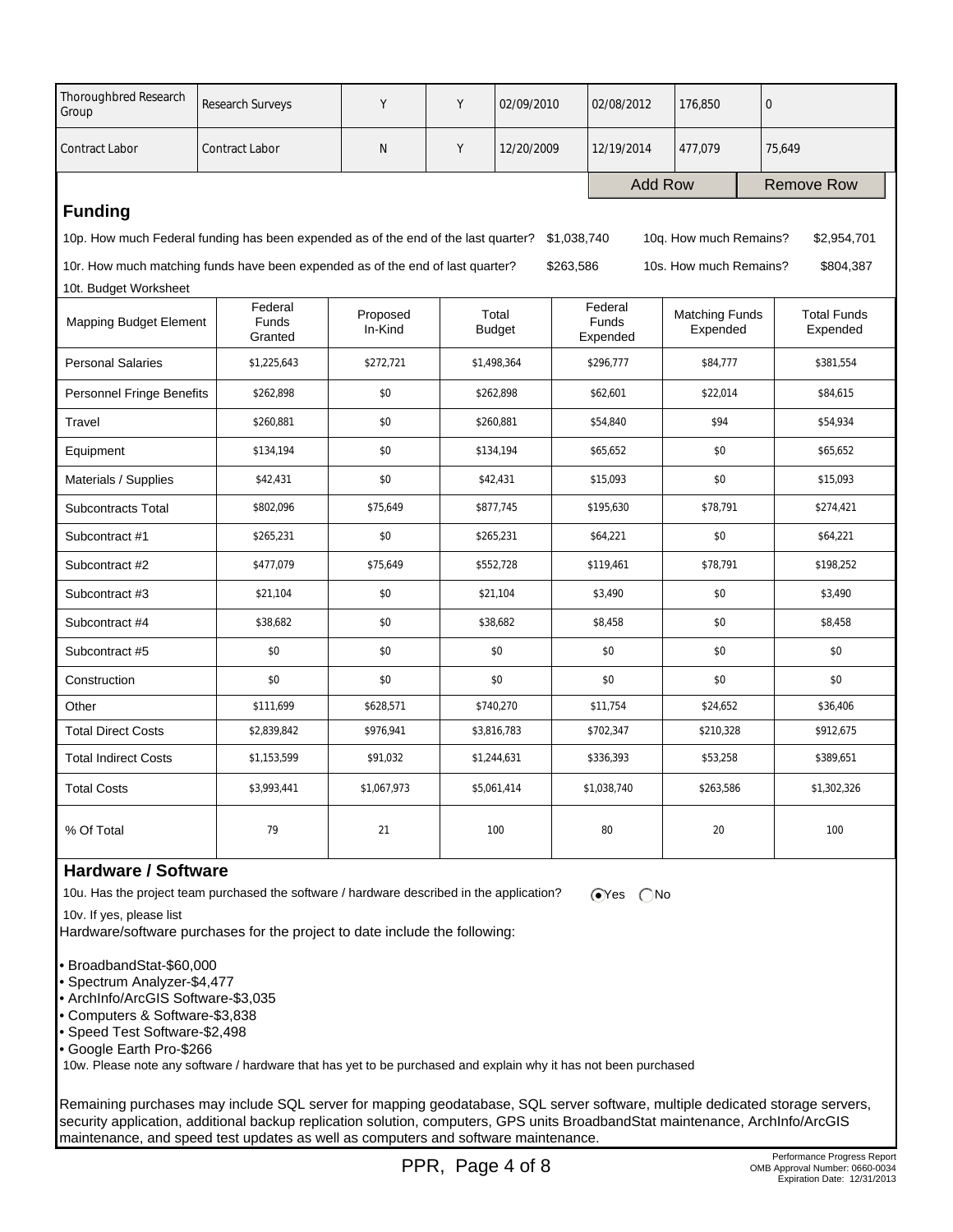10x. Has the project team purchased or used any data sets?  $\bigcap_{s=1}^{\infty}$   $\bigcap_{s=1}^{\infty}$ 

10y. If yes, please list

N/A

10z. Are there any additional project milestones or information that has not been included?  $\bigcirc$  Yes  $\bigcirc$  No

10aa. If yes, please list

\* Connect Nevada (CNV) worked with the National Telecommunications and Information Administration (NTIA) during the quarter to finalize the State Broadband Initiative (SBI) detailed project plan, timeline, and budget. The plan was approved by NTIA on April 14. \* During the quarter 2 2011 meeting of the Nevada Broadband Task Force on June 7, CNV provided a project update, an overview of new maps available on the CNV website, and introduced the broadband planning components of the program including local/regional technology planning teams. A database was developed to log planning team members. Feedback from the Task Force was garnered and next steps were identified.

\* Installment of the state broadband Program Coordinator was completed on May 16.

\* The state broadband program office was established and populated on May 23 and 24 in the Nevada State Library and Archives building.

\* The 2011 non-adopter oversample survey and the 2011 statewide residential survey were created and deployed.

\* Planning activities for the community broadband summit 1 were initiated with the Task Force.

\* The job description for the Regional Planning Consultant was finalized and recruitment began.

\* CNV performed audits of provider records, researched provider mergers and acquisitions, and reviewed FCC documentation on broadband providers.

\* The CNV mapping team began downloading and processing 2010 Census Block and road data.

\* Efforts continued toward identifying additional Community Anchor Institutions (CAI) and obtaining data for submission to NTIA. \* A CAI newsletter was developed and distributed to statewide contacts and stakeholders to draw attention to the data collection effort

and encourage participation.

\* The overall provider data validation in Nevada increased from 49.09% of the viable provider population last quarter to 63.79% as of June 30.

10bb. Please describe any challenge or obstacle that you have encountered and detail the mitigation strategies the project team is employing

N/A

 10cc. Please provide any other information that you think would be useful to NTIA as it assesses your Broadband Mapping Project Updated Connect Nevada maps were published and used to further identify unserved and underserved areas and to help communities plan for expanding service to unserved households (http://connectnv.org/mapping/). Additionally, a video was produced about the field validation process in all Connected Nation state programs (http://youtu.be/tNMEQKHbDls). Lastly, Connect Nevada performed an indepth analysis and field testing in an effort to resolve 17 inquiries for broadband Internet in Genoa, Nevada. Those efforts also included discussions with a nearby wireless provider. As a result of the combined efforts, consumers have subscribed to the wireless service and are now "satisfied" broadband customers.

## **11. Broadband Planning**

 11a. Please describe progress made against all goals, objectives, and milestones detailed in the approved Project Plan. Be sure to include a description of each major activity / milestone that you plan to complete and your current status

On behalf of the state of Nevada, Connected Nation (CN) finalized the survey instruments for the 2011 Residential Technology Assessment and the non-adopter telephone surveys, incorporating recommendations received from state stakeholders and third-party consultants where appropriate. These surveys are designed to measure trends in technology adoption, barriers to adoption, and awareness of available broadband service among Nevada residents. In Q2 2011 CN started surveying respondents across Nevada for both of these surveys. In addition, Connected Nation created and publicly released a report documenting technology adoption and barriers among businesses across the state.

The Connect Nevada initial broadband assessment, released in Q4 2010, continues to serve as an invaluable tool to the Nevada Broadband Task Force, Connect Nevada, and stakeholders across the state. The report is still being referenced and used as a discussion tool to facilitate strategic dialogue in the state.

The report entitled Nevada Broadband: Preliminary Overview of Broadband Infrastructure & Adoption in Nevada continues to be available on the Connect Nevada website at the following link: http://connectnv.org/\_documents/NevadaPlanningReport\_screen.pdf.

Connect Nevada is cataloging feedback from the report and has begun initial work on an update. The report update is scheduled for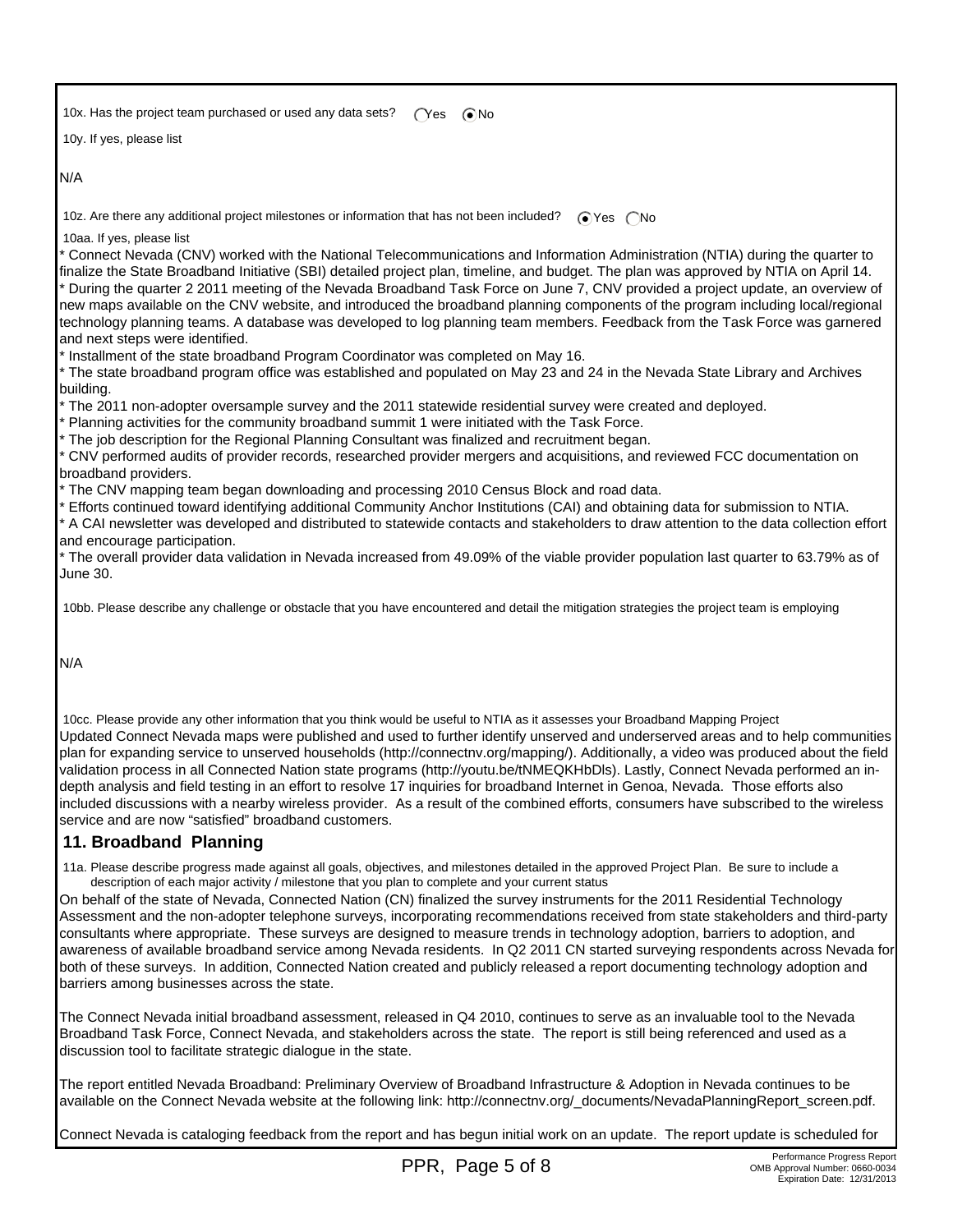#### release after Q3 2011.

11b. Please describe any challenge or obstacle that you have encountered and detail the mitigation strategies the project team is employing

Connected Nation has been working closely with the state of Nevada and the Nevada Broadband Task Force to ensure that our work exceeds expectations. During Q2 2011, there were no significant obstacles during the planning process.

11c. Does the Project Team anticipate any changes to the project plan for Broadband Planning? ( $\bigcap$ Yes  $\bigcirc$  No

 11d. If yes, please describe these anticipated changes. Please note that NTIA will need to approve changes to the Project Plan before they can be implemented

At the request of the state of Nevada, both of the Residential Technology Assessment and the non-adopter survey are offered in both Spanish and English, whereas in 2010 the residential survey was conducted in English only. This change will not require an amendment to the project plan.

## **Funding**

11e. How much Federal funding has been expended as of the end of the last quarter? \$0 11f. How much Remains? \$0

11g. How much matching funds have been expended as of the end of last quarter? \$0 11h. How much Remains? \$0

 11i. Planning Worksheet Personal Salaries | \$0 | \$0 | \$0 \$0 \$0 \$0 \$0 \$0 \$0 \$0 \$0 \$1 Personnel Fringe Benefits  $\begin{array}{cccc} 1 & 0 & 0 \\ 0 & 0 & 0 \\ 0 & 0 & 0 \end{array}$  \$0 \$0 \$0 \$0 \$0 Travel \$0 \$0 \$0 \$0 \$0 \$0 \$0 \$0 \$0 \$0 \$0 \$0 Equipment \$0 \$0 \$0 \$0 \$0 \$0 Materials / Supplies \$0 \$0 \$0 \$0 \$0 \$0 Subcontracts Total \$0 \$0 \$0 \$0 \$0 \$0 Subcontract #1 \$0 \$0 \$0 \$0 \$0 \$0 Subcontract #2 \$0 \$0 \$0 \$0 \$0 \$0 Subcontract #3 \$0 \$0 \$0 \$0 \$0 \$0 Subcontract #4 \$0 \$0 \$0 \$0 \$0 \$0 Subcontract #5 \$0 \$0 \$0 \$0 \$0 \$0 Construction \$0 \$0 \$0 \$0 \$0 \$0 Other 50 \$0 \$0 \$0 \$0 \$0 \$0 \$0 \$0 \$0 \$0 \$0 Total Direct Costs  $\begin{array}{cccc} \text{30} & \text{10} & \text{30} & \text{10} & \text{30} & \text{10} & \text{30} & \text{10} & \text{30} & \text{10} & \text{30} & \text{10} & \text{30} & \text{10} & \text{30} & \text{10} & \text{30} & \text{10} & \text{30} & \text{10} & \text{30} & \text{10} & \text{30} & \text{10} & \text{30} & \text{10} & \text{30} & \text{10$  Total Indirect Costs \$0 \$0 \$0 \$0 \$0 \$0 Total Costs \$0 \$0 \$0 \$0 \$0 \$0 % Of Total 0 0 0 0 0 0

## **Additional Planning Information**

11j. Are there any additional project milestones or information that has not been included?

N/A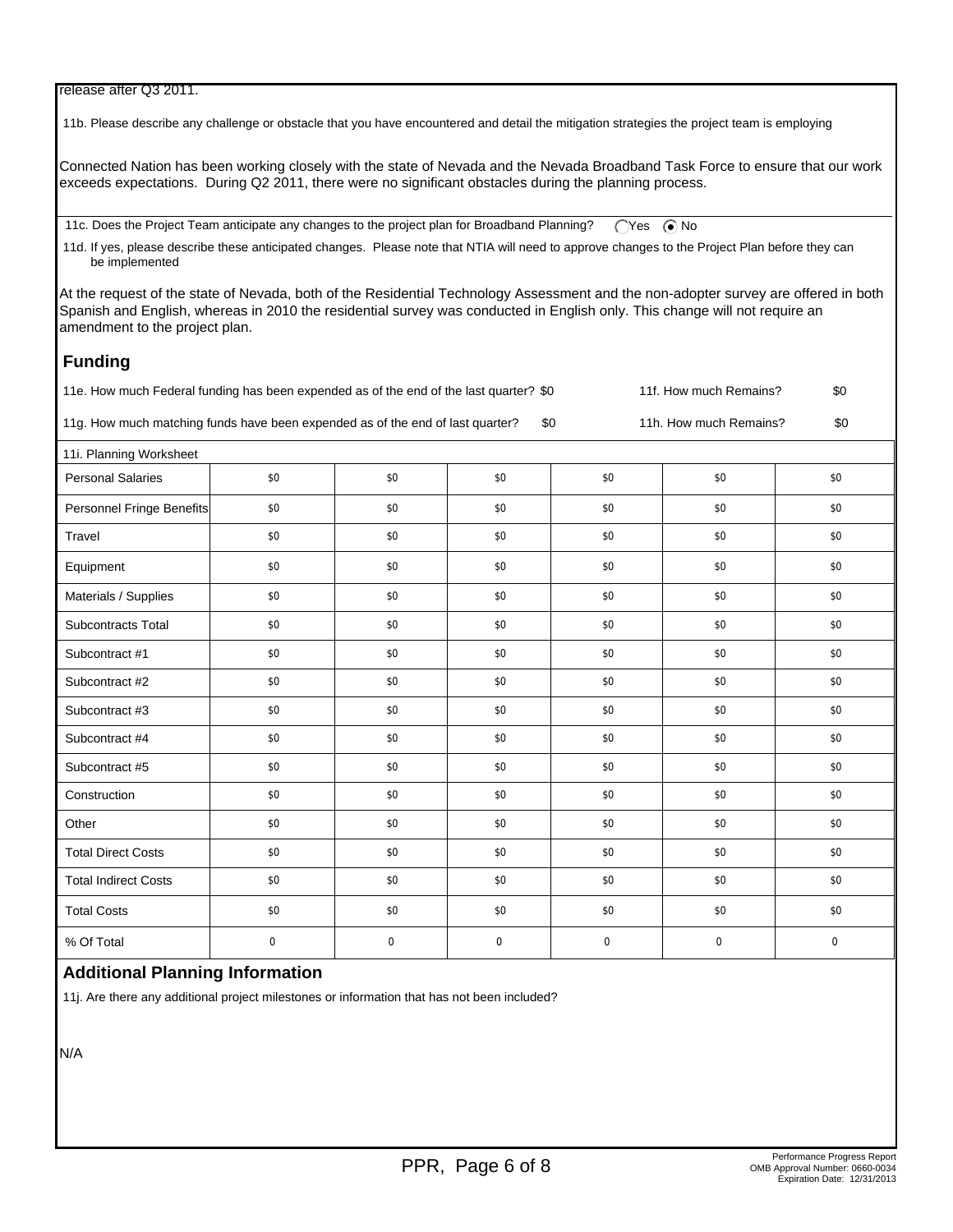11k. Please describe any challenge or obstacle that you have encountered and detail the mitigation strategies the Project Team is employing

N/A

 11l. Please provide any other information that you think would be useful to NTIA as it assesses your Broadband Mapping Project Connect Nevada released business survey data and launched an interactive webpage providing easy to use information about business insights. Daphne DeLeon, Nevada Broadband Task Force Chair, took part in a national awareness event to share the state leadership perspective of local economic development planning of broadband in businesses. The data shows that approximately 16,000 businesses in Nevada are not using broadband. The survey reveals which economic sectors are lagging behind in broadband adoption as well as the types of platforms they are using, the prices they're paying, and much more. o http://connectnv.org/research/

o http://connectnv.org/\_documents/NV\_BizAssessment.pdf

o http://connectnv.org/\_documents/NV\_BizWhitePaper\_FINAL.pdf

Connect Nevada distributed a Community Anchor Institution newsletter to create awareness about the Connect Nevada initiative and to encourage these institutions to submit as part of the data collection process (http://connectnv.org/news/?id=tag%3Ablogger.com% 2C1999%3Ablog-3500607592216986829.post-3654325183450920781).

Connect Nevada Facebook (http://www.facebook.com/pages/Connect-Nevada/251892895787) and Twitter (http://twitter.com/#!/ connectnevada) pages were launched.